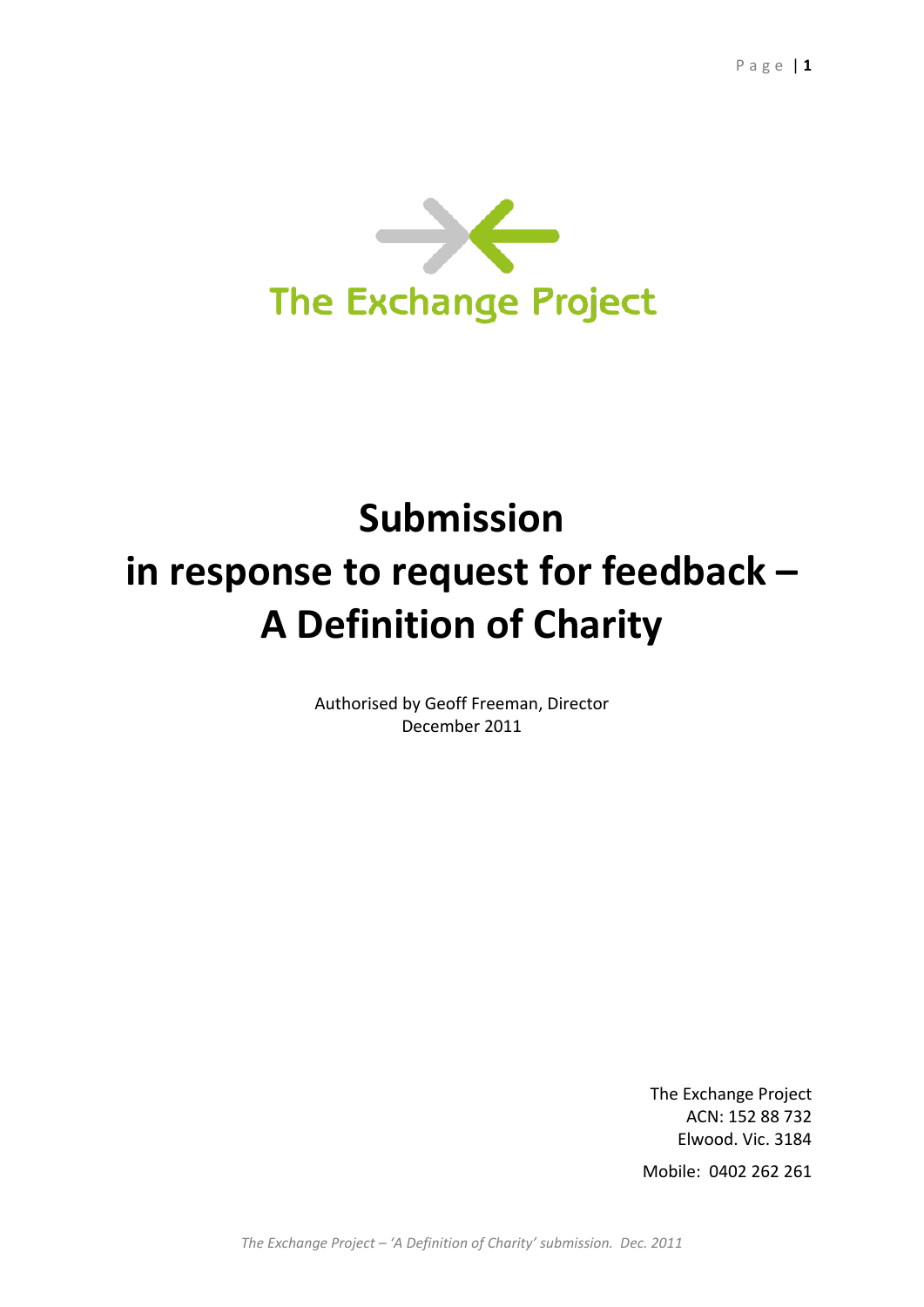# **A Definition of Charity**

The Exchange Project is pleased to respond to the consultation paper on a definition of charity.

## **WHO WE ARE**

The Exchange Project is a newly established nonprofit organisation that specialises in helping small to medium non-government organisations shape their own futures and achieve long term sustainability. Our purpose is to generate ideas, insights and management expertise to help build the strategic and organisational capacity of nonprofit organisations.

Central to The Exchange Project is a virtual clearing house that will collect, store and disseminate information and resources useful to nonprofits. The clearing house will also act as an intermediary that connects nonprofits seeking solutions to problems with a community of 'problem solvers' all of whom have specialised knowledge and skills spanning the full range of management disciplines. In addition, nonprofits will be able to link with volunteer and pro bono support through a facilitated search process.

# **COMMENTS/ISSUES**

- *1. Clause 57 – Peak bodies*
	- The Exchange Project endorses the 2003 decision of the New South Wales Administrative Decisions Tribunal that '. . . a body which enhanced the long term viability of charitable organisations by providing educational mentoring and support services was itself a charitable institution'. In relation to this matter, two issues are relevant.
	- First, not all organisations that provide educational mentoring and support services to charitable organisations are 'peak bodies'. According to the 1995 Industry Commission report into charitable organisations in Australia, a peak body is 'a representative organisation that provides information dissemination services, membership support, coordination, advocacy and representation, and research and policy development services for member and other interested parties'. The representative nature of a peak body distinguishes it from other bodies that do not perform representative function on behalf of members, but nevertheless undertake most other functions normally associated with peak bodies. An example is Riding for the Disabled Association Australia which is a national office or secretariat that has its own legal structure and that plays a supportive and educational role for its state associates who provide a service directly to the public. These bodies are akin to peak bodies and in our view should be regarded similarly.
	- The second issue concerns the term 'the degree of integration and commonality of purpose'. The Exchange Project is of the opinion that this term needs to be clarified and its meaning elaborated, perhaps with examples, to help bodies such as the one mentioned above to present a case for classification as a charity.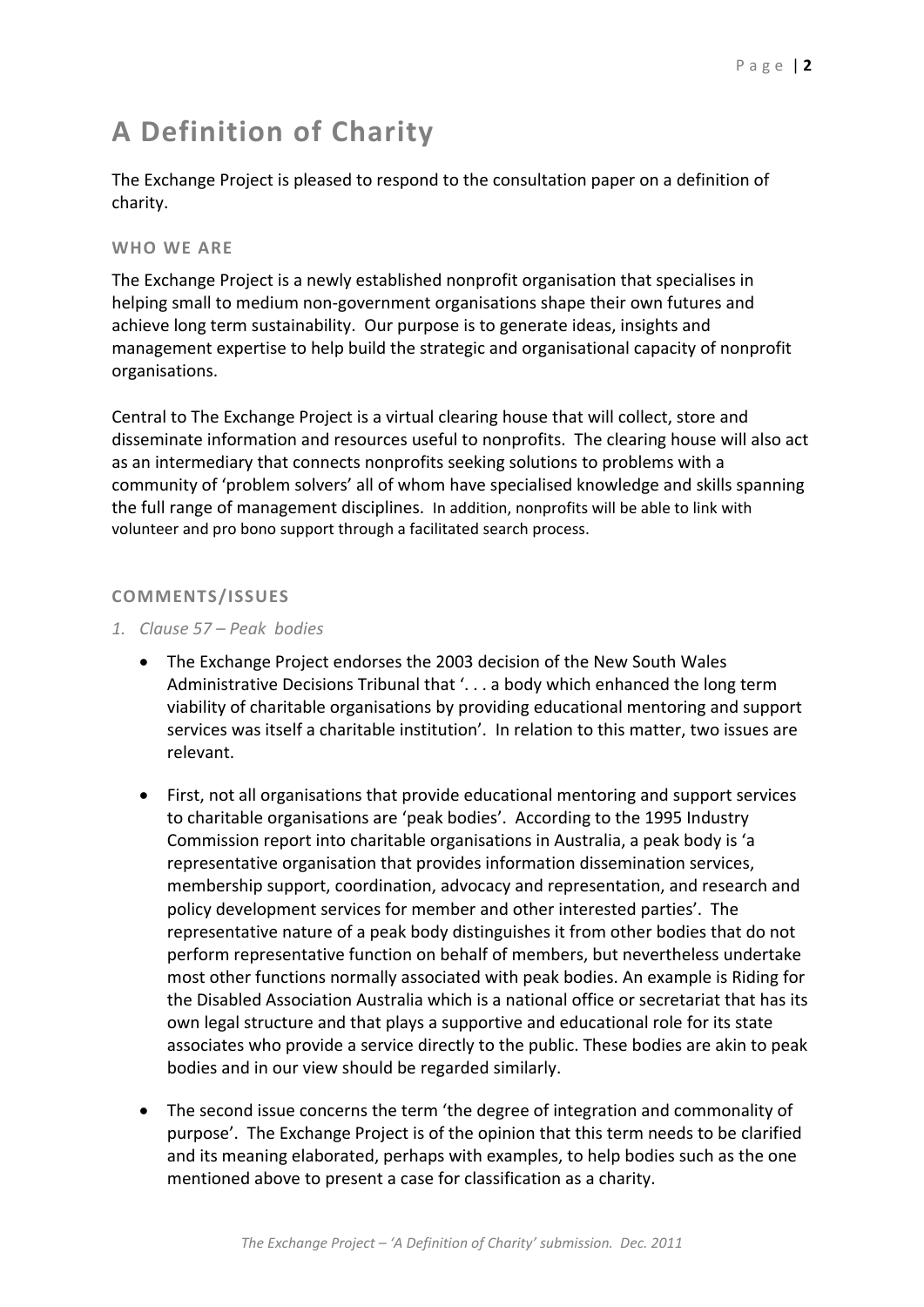## *2. Clauses 71 to 77 - Benefit*

 The Exchange Project believes that a strong case can be made for further clarifying the term 'for the public benefit'. The additional principles and guidance material on the meaning of public benefit suggested in paragraph 77, would help the boards of nonprofit organisations make a more informed decision regarding the charitable status of their organisation than would otherwise be the case. We believe there are many nonprofit organisations that are not taking advantage of a charitable status but would most likely qualify if assisted to do so by a public benefit test that is supplemented by further clarification and explanatory material. This, of course, assumes that such material will strike the right balance between providing clear instruction and guidance and preserving optimal definitional flexibility.

#### *3. Clauses 102 to 104 – Political advocacy*

- The Exchange Project is of the view that an organisation whose primary purpose is to advocate for a political cause, should be deemed charitable by legislation providing, of course, its cause-related activities are legal.
- Furthermore, an organisation that engages legally in activities that seek to change a law or a government policy should not disqualify it from holding a charitable status, even if such activities are more than 'ancillary or incidental' to the organisation's purpose.
- Endeavouring to change or influence government policy or laws by legal means, including by public demonstration, community activism or other forms of legitimate political dissent, are time-honoured customs of a healthy democracy and the pursuance of civil society. To this end, The Exchange Project strongly believes that cause-related activities should be nurtured as a means to encourage governments, society and individuals to reflect on the morality of their actions and decisions.
- The Exchange Project does agree, however, that advancing a political cause by means of advocating a political party or candidate should not be deemed as legitimate charitable activity. Any organisation that engages in such activity, no matter what its purpose or benefit to the public, we believe should be disqualified from a charitable status.

# *4. Clauses 105 to 106 – The Aid/Watch decision*

 The Exchange Project agrees with the High Court's *Aid/Watch* decision that 'the generation of public debate by lawful means, concerning matters arising under one of the established heads of charity, is itself an activity beneficial to the community'. We also support the notion that a charitable organisation should be able to engage in political activity that is relevant to, or consistent with, its stated purpose.